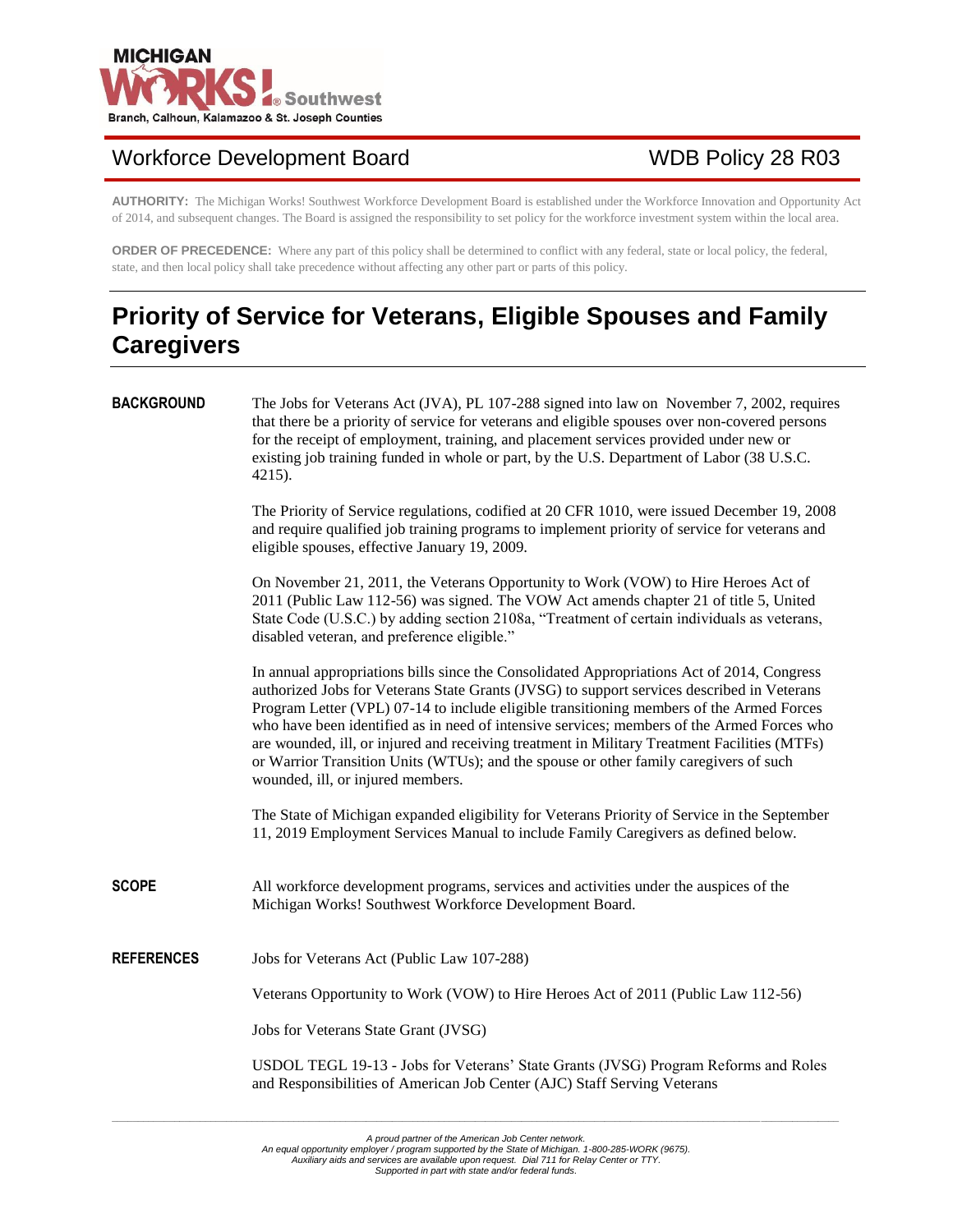USDOL TEGL 19-13 Changes 1  $\&$  2 – Expansion and Clarification of Definition of Significant Barriers to Employment (SBE) for Determining Eligibility for the Disabled Veterans' Outreach Program (DVOP)

USDOL TEGL 20-13 and subsequent changes – Designation of Additional Population of Veterans Eligible for Services from the Disabled Veterans' Outreach Program Specialists

USDOL TEGL 22-04 - Serving Military Service Members and Military Spouses Under the Workforce Investment Act (now WIOA) Dislocated Work Formula Grant

USDOL TEGL 10-09 - Implementing Priority of Service for Veterans and Eligible Spouses in all Qualified Job Training Programs Funded in whole or in part by the U.S. Department of Labor (USDOL)

USDOL TEN 15-10 - Protocol for Implementing Priority of Service for Veterans and Eligible Spouses in all Qualified Job Training Programs Funded in whole or in part by the U.S. Department of Labor (USDOL)

Workforce Innovation and Opportunity Act of 2014, Public Law 133-128, as amended

Title 38 United State Code Sections 4101 and 4211

20 CFR 1010 Code of Federal Regulations - Application of Priority of Service for Veterans

The State of Michigan WIOA Manual, January 29, 2018 and subsequent changes

The State of Michigan Policy Issuance 19-01 Michigan Works! System Plan (MWSP) Instructions for Calendar Year (CY) 2019, the period of January 1, 2019 through December 31, 2019 and subsequent changes

The State of Michigan Employment Services (ES) Manual, September 11, 2019 and subsequent changes

The State of Michigan WIOA Electronic Participant Management Information Guide (WIOA E P-MIG) and subsequent changes

The State of Michigan WIOA Youth Electronic Participant Management Information Guide (WIOA Youth E P-MIG) and subsequent changes

The State of Michigan Employment Services (ES) Electronic Participant Management Information Guide (ES E P-MIG) and subsequent changes

**DEFINITIONS** For purposes of providing priority of service to veterans, eligible spouses, and family caregivers, the following definitions shall apply:

> **Veteran** - A veteran is defined as a person who has served for a period of more than 180 days in active military, naval, or air service, and who was discharged or released from such service under conditions other than dishonorable. This may include National Guard or Military Reserve members who have been discharged from active duty, but not necessarily from other reserve commitments, such as training.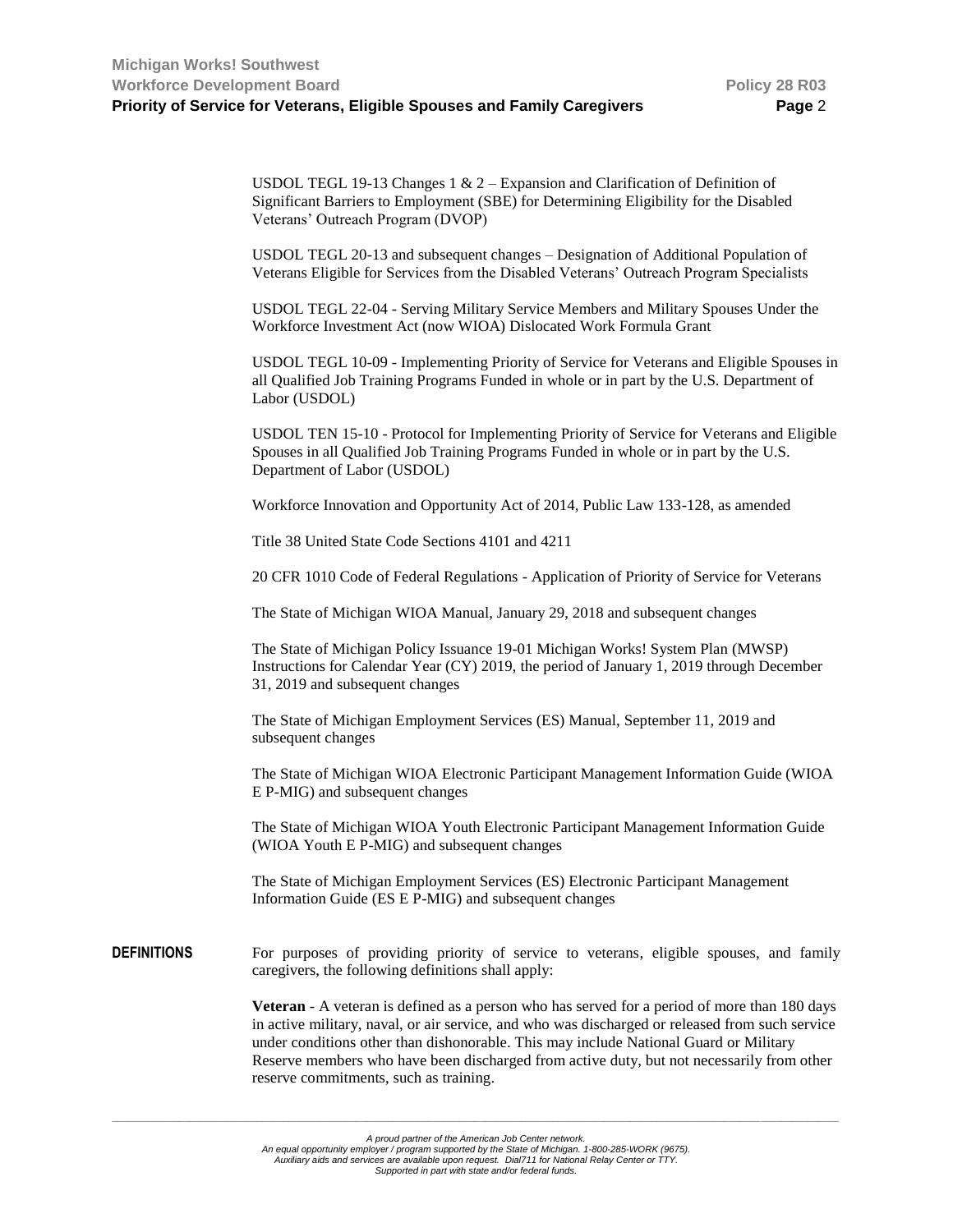**Covered Person - Family Caregiver** – A family caregiver is a parent, spouse, child, stepfamily member, extended family member, or a person who lives with, but is not a member of the family of the veteran, who cares for the wounded, ill or injured veteran.

**Covered Person - Eligible Spouse** - An eligible spouse is defined as

- a. a spouse of a veteran who died of a service-connected disability; or
- b. a spouse of any veteran who has a total disability resulting from a service-connected disability, as evaluated by the Department of Veterans Affairs; or
- c. a spouse of any veteran who died while a disability so evaluated was in existence; or
- d. a spouse of any member of the Armed Forces serving on active duty, who at the time of application for the priority, is listed in one or more of the following categories and has been so listed for a total of more than 90 days:
	- i. missing in action;
	- ii. captured in the line of duty by a hostile force; or
	- iii. forcibly detained or interned while in the line of duty by a foreign government or power.
- e. a spouse of any veteran who has a total disability resulting from a service-connected disability, as evaluated by the Department of Veterans Affairs, or
- f. a spouse of any veteran who died while a disability was in existence.

**Non-covered Persons** - For purposes of this policy, individuals who do not meet the definition of a veteran, eligible spouse or family caregiver will be considered and referred to as a noncovered person(s).

**Veterans Priority of Service** – Veterans Priority of Service means that the right of eligible covered persons (veterans, eligible spouses and family caregivers) shall be given priority over a non-covered person for the receipt of employment, training, and placement services provided under a qualified job training program, notwithstanding any other provision of the law. This means that veterans, eligible spouses and family caregivers either receive access to a service or resource earlier in time than a non-covered person, or if the service or resource is limited, the veteran or eligible spouse receives access to the service instead of, or before, the non-covered person.

Veterans' preference applies to all USDOL-funded, in whole or in part, employment and training programs.

Federal law requires that the individual receiving priority must first meet all statutory eligibility and program requirements.

**Active Duty** – Active Duty is defined as full-time duty in the Armed Forces.

**Disabled Veteran** – A Disabled Veteran is defined as either

- a. A veteran who is entitled to compensation or the receipt of military retirement pay, would be entitled to compensation under the laws administered by the Department of Veterans Affairs, and who is not classified as a special disabled veteran.
- b. A veteran who was discharged or released from active duty because of a serviceconnected disability.

**Eligible Veteran** – An eligible veteran is defined as either

- a. a person who served on active duty for a period of more than 180 days and was discharged or released from service with other than a dishonorable discharge;
- b. a person who was discharge or released from active duty because of a serviceconnected disability; or

*A proud partner of the American Job Center network.*

*An equal opportunity employer / program supported by the State of Michigan. 1-800-285-WORK (9675). Auxiliary aids and services are available upon request. Dial711 for National Relay Center or TTY.*

*Supported in part with state and/or federal funds.*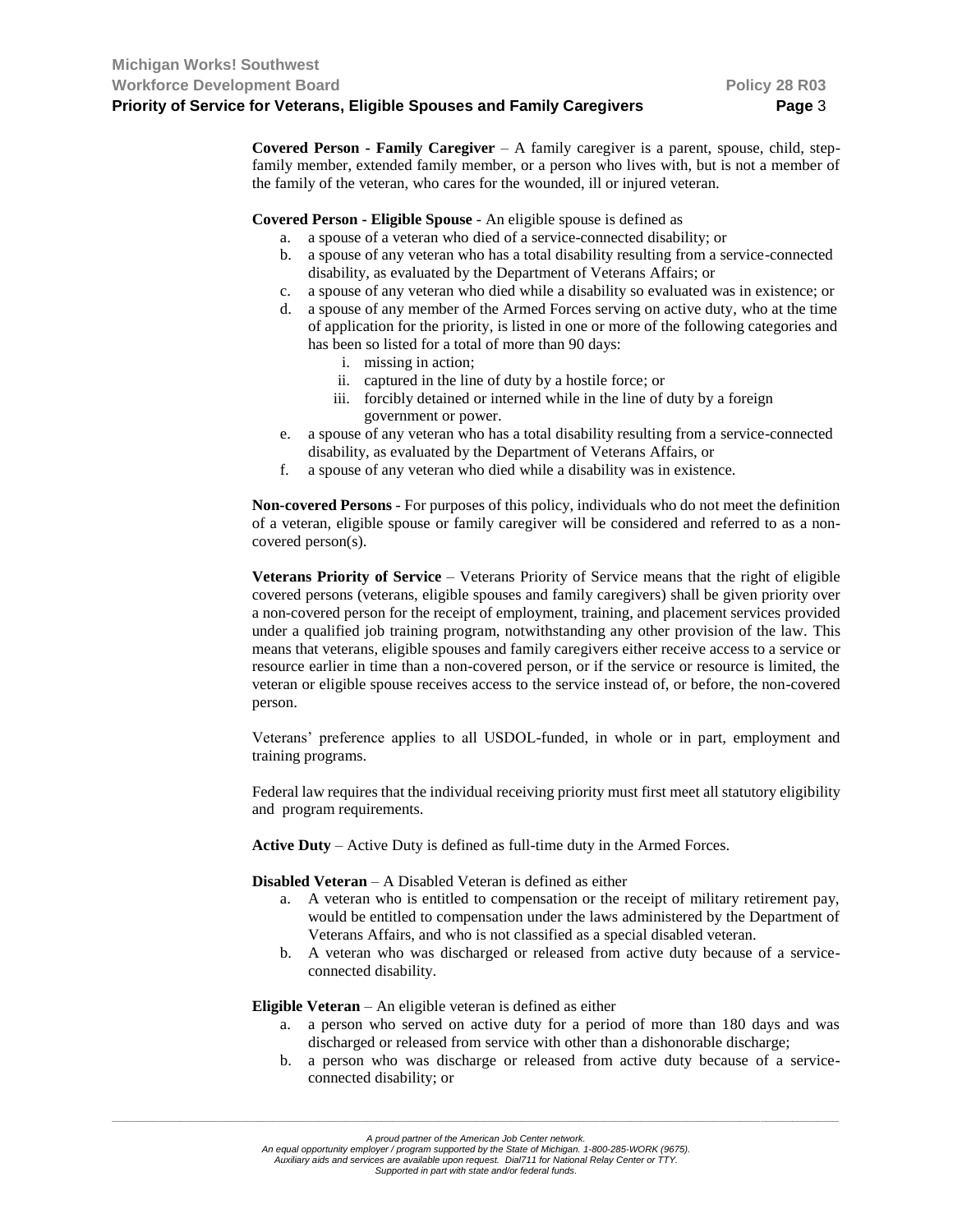- c. a person who was discharged or released from active duty by reason of sole survivorship. **Other Covered Veteran** – Other covered veteran is defined as any other veteran who served on active duty during a period of war, or in a campaign or expedition for which a campaign badge was authorized and was discharged or released from such duty with other than a dishonorable discharge. Examples include Afghanistan and Iraq. **Other Eligible Person** – Other eligible person is defined as the spouse of any person who has a total disability that is permanent in nature resulting from a service-connected disability. **Recently Separated Veteran** – Recently separated veteran is defined as any veteran during the three-year period beginning on the date of such veteran's discharge or release from active duty. **Special Disabled Veteran** – A special disabled veteran is defined as a veteran entitled to disability compensation, or as one who would be entitled to disability compensation, except for the receipt of military retirement pay, under the laws administered by the Department of Veterans Affairs, for a disability rated in one of the following ways: a. Thirty (30) percent or more. b. Ten (10) percent or twenty (20) percent in the case of a veteran who has been determined under Title 38 Code of Federal Regulation (CFR) to have a serious employment disability. c. A service-connected disability that resulted in a release or discharge from active duty. **POLICY** Implementing Priority of Service for Veterans, Eligible Spouses and Family Caregivers A. All workforce development programs, services and activities administered through the Michigan Works! Southwest Workforce Development Board will implement procedures and processes to ensure that the priority of service to veterans, eligible spouses and family caregivers, as defined in this policy and the noted references, is provided at each level of service. 1. For universal access services - veterans will have first priority in receiving services that require no eligibility as a condition to receive services. For example, where a group of individuals are being scheduled for a general program information session, or workshop, a veteran would receive priority over a non-covered individual for the next available offering. 2. For targeted programs, services and activities **-** individuals receiving veterans' priority of service must first meet all statutory eligibility and program requirements. B. At each point of entry to all programs and services, opportunities shall be available for veterans, eligible spouses and family caregivers to identify themselves. At these points, veterans, eligible spouses and family caregivers shall be made aware of 1. Their entitlement to priority of service; 2. The full array of employment, training and placement services available; and 3. The applicable eligibility requirements for programs and services. C. To communicate veterans' priority of service the following actions will be taken: 1. All program and service locations will post signage at points of entry and throughout their service area that make customers aware of access to veterans' priority of service.
	- 2. Service Centers and other service locations will display and have available, printed materials that make customers aware of the veterans' priority of service available through the Michigan Works! system.

*An equal opportunity employer / program supported by the State of Michigan. 1-800-285-WORK (9675). Auxiliary aids and services are available upon request. Dial711 for National Relay Center or TTY.*

*A proud partner of the American Job Center network.*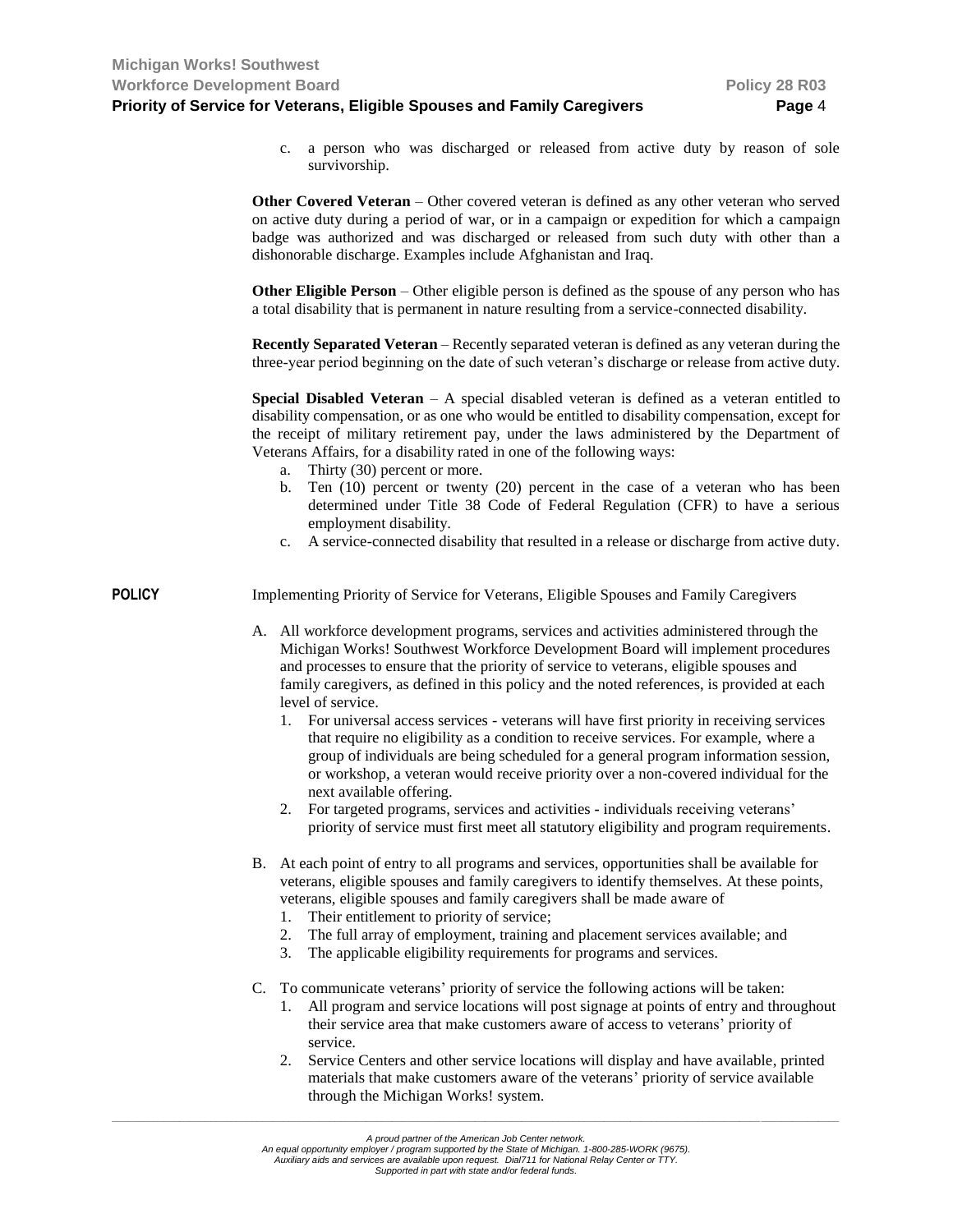- 3. The Michigan Works! Southwest website will include information to make individuals aware of the veterans' priority of service as well as employment resources for veterans, eligible spouses and family caregivers.
- 4. Veterans, eligible spouses and family caregivers accessing services and information through the Veterans Employment Services staff serving the Michigan Works! Southwest area will be made aware of the veterans' priority of service and will be informed of the services and programs available through the workforce system.
- 5. Program registration and intake materials shall include questions that allow individuals to disclose their status as a veteran, eligible spouse or family caregiver.
- D. Once disclosed, the veteran status of the individual shall be recorded in the One Stop Management Information System (OSMIS) making this information available to all workforce development partners.
- E. Michigan Works! Southwest (MWSW) staff shall notify veterans, eligible spouses or family caregivers that they may be qualified to receive additional services from a Veterans' Career Advisor (VCA). The notification must include the following:
	- 1. The customer is entitled to receive Priority of Service;
	- 2. The customer may be eligible to receive additional personalized employment services from a VCA; and
	- 3. VCA services are in addition to other One Stop services.
- F. MWSW staff shall formally refer veterans, eligible spouses or family caregivers to a VCA while continuing to provide them with the appropriate services and programs in accordance with the requirements of Veterans' Priority of Service.
- G. If a veteran, eligible spouse or family caregiver is interested in pursuing veteran career services, in addition to Employment Services, the MWSW staff must immediately provide that customer with a copy of the Military Service Questionnaire and they must notify the customer that the information requested is
	- 1. Voluntary;
	- 2. Required for VCA staff services;
	- 3. The information will be kept confidential;
	- 4. Refusal to provide the information will not subject the customer to any adverse treatment, but they may not be eligible for VCA services;
	- 5. The information will be used only in accordance with the law; and
	- 6. Where to return the completed form.
- H. The MWSW staff must immediately review all completed Military Service Questionnaires received to determine qualification to receive VCA services.
- I. All customers referred to a VCA are required to have an active Wagner-Peyser registration in the One Stop Management Information System (OSMIS) that is completed by a MWSW staff. The registration must include the Referral to VCA service, as well as any other service(s) provided.
- J. For customers who are determined not to be qualified to receive VCA services, the MWSW staff must immediately
	- 1. Inform the customer they do not qualify to receive VCA services.
	- 2. Continue to provide the customer with all other appropriate services and programs as with any other customer, and in accordance with the requirements of Veterans' Priority of Service.

*An equal opportunity employer / program supported by the State of Michigan. 1-800-285-WORK (9675). Auxiliary aids and services are available upon request. Dial711 for National Relay Center or TTY.*

*Supported in part with state and/or federal funds.*

*A proud partner of the American Job Center network.*